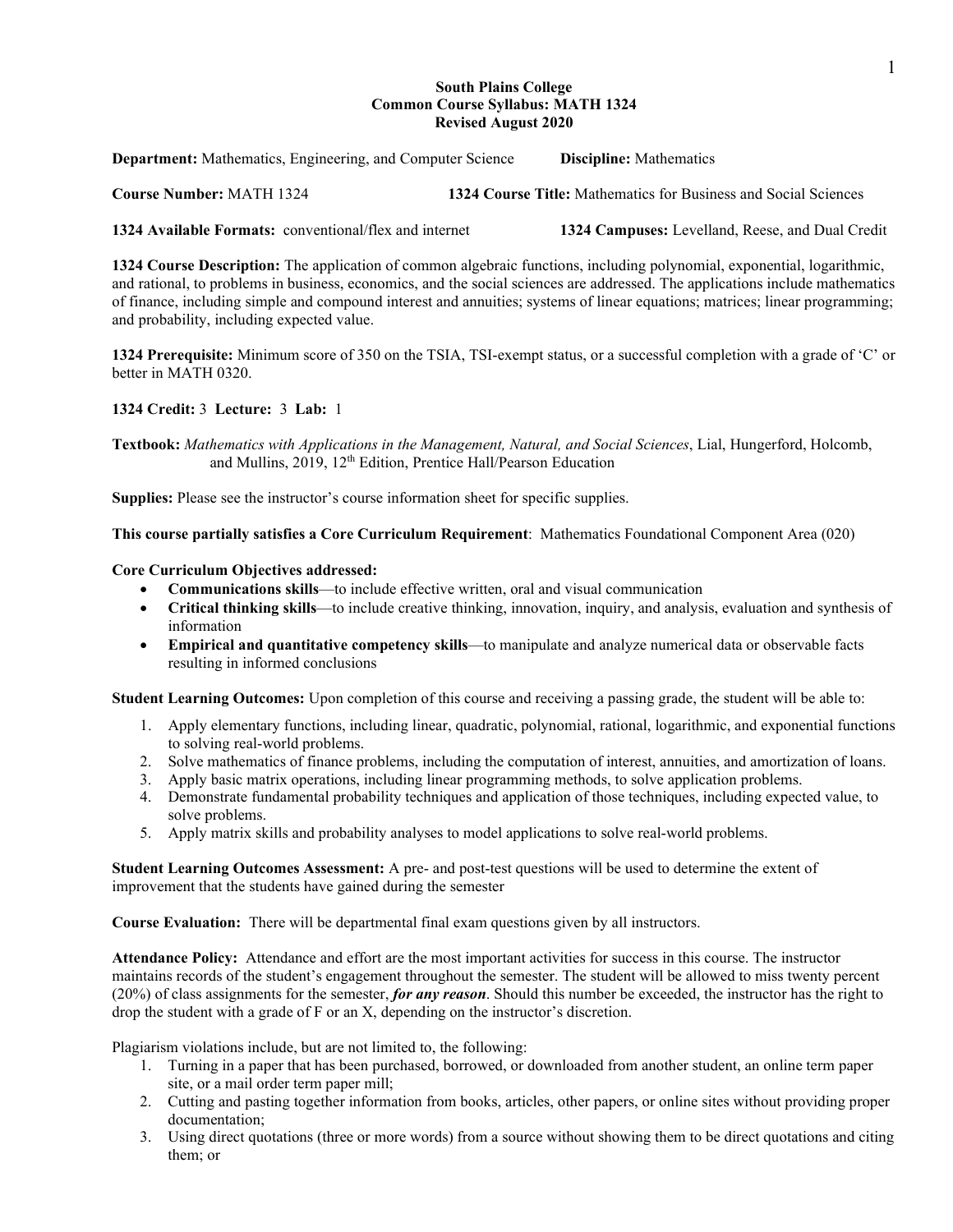4. Missing in-text citations.

Cheating violations include, but are not limited to, the following:

- 1. Obtaining an examination by stealing or collusion;
- 2. Discovering the content of an examination before it is given;
- 3. Using an unauthorized source of information (notes, textbook, text messaging, internet, apps) during an examination, quiz, or homework assignment;
- 4. Entering an office or building to obtain an unfair advantage;
- 5. Taking an examination for another;
- 6. Altering grade records;
- 7. Copying another's work during an examination or on a homework assignment;
- 8. Rewriting another student's work in Peer Editing so that the writing is no longer the original student's;
- 9. Taking pictures of a test, test answers, or someone else's paper.

**COVID Syllabus Statement:** It is the policy of South Plains College for the Spring 2021 semester that as a condition of oncampus enrollment, all students are required to engage in safe behaviors to avoid the spread of COVID-19 in the SPC community. Such behaviors specifically include the requirement that all students properly wear CDC-compliant face coverings while in SPC buildings including in classrooms, labs, hallways, and restrooms. Failure to comply with this policy may result in dismissal from the current class session. If the student refuses to leave the classroom or lab after being dismissed, the student may be referred to the Dean of Students on the Levelland campus or the Dean/Director of external centers for Student Code of Conduct Violation. Students who believe they have been exposed or may be COVID-19 positive, must contact Health Services, DeEtte Edens, BSN, RN at (806) 716-2376 or [dedens@southplainscollege.edu.](mailto:dedens@southplainscollege.edu)

**Student Code of Conduct Policy**: Any successful learning experience requires mutual respect on the part of the student and the instructor. Neither instructor nor student should be subject to others' behavior that is rude, disruptive, intimidating, aggressive, or demeaning**.** Student conduct that disrupts the learning process or is deemed disrespectful or threatening shall not be tolerated and may lead to disciplinary action and/or removal from class.

**Diversity Statement:** In this class, the teacher will establish and support an environment that values and nurtures individual and group differences and encourages engagement and interaction. Understanding and respecting multiple experiences and perspectives will serve to challenge and stimulate all of us to learn about others, about the larger world and about ourselves. By promoting diversity and intellectual exchange, we will not only mirror society as it is, but also model society as it should and can be.

**Disability Statement:** Students with disabilities, including but not limited to physical, psychiatric, or learning disabilities, who wish to request accommodations in this class should notify the Disability Services Office early in the semester so that the appropriate arrangements may be made. In accordance with federal law, a student requesting accommodations must provide acceptable documentation of his/her disability to the Disability Services Office. For more information, call or visit the Disability Services Office at Levelland (Student Health & Wellness Office) 806-716-2577, Reese Center (Building 8) 806-716-4675, or Plainview Center (Main Office) 806-716-4302 or 806-296-9611.

**Nondiscrimination Policy:** South Plains College does not discriminate on the basis of race, color, national origin, sex, disability or age in its programs and activities. The following person has been designated to handle inquiries regarding the non-discrimination policies: Vice President for Student Affairs, South Plains College, 1401 College Avenue, Box 5, Levelland, TX 79336. Phone number 806-716-2360.

**Title IX Pregnancy Accommodations Statement:** If you are pregnant, or have given birth within six months, Under Title IX you have a right to reasonable accommodations to help continue your education. To [activate](http://www.southplainscollege.edu/employees/manualshandbooks/facultyhandbook/sec4.php) accommodations you must submit a Title IX pregnancy accommodations request, along with specific medical documentation, to the Director of Health and Wellness. Once approved, notification will be sent to the student and instructors. It is the student's responsibility to work with the instructor to arrange accommodations. Contact the Director of Health and Wellness at 806-716-2362 or [email](http://www.southplainscollege.edu/employees/manualshandbooks/facultyhandbook/sec4.php) [cgilster@southplainscollege.edu](mailto:cgilster@southplainscollege.edu) for assistance.

**Campus Concealed Carry**: Texas Senate Bill - 11 (Government Code 411.2031, et al.) authorizes the carrying of a concealed handgun in South Plains College buildings only by persons who have been issued and are in possession of a Texas License to Carry a Handgun. Qualified law enforcement officers or those who are otherwise authorized to carry a concealed handgun in the State of Texas are also permitted to do so. Pursuant to Penal Code (PC) 46.035 and South Plains College policy, license holders may not carry a concealed handgun in restricted locations. For a list of locations and Frequently Asked Questions, please refer to the Campus Carry page at: <http://www.southplainscollege.edu/campuscarry.php>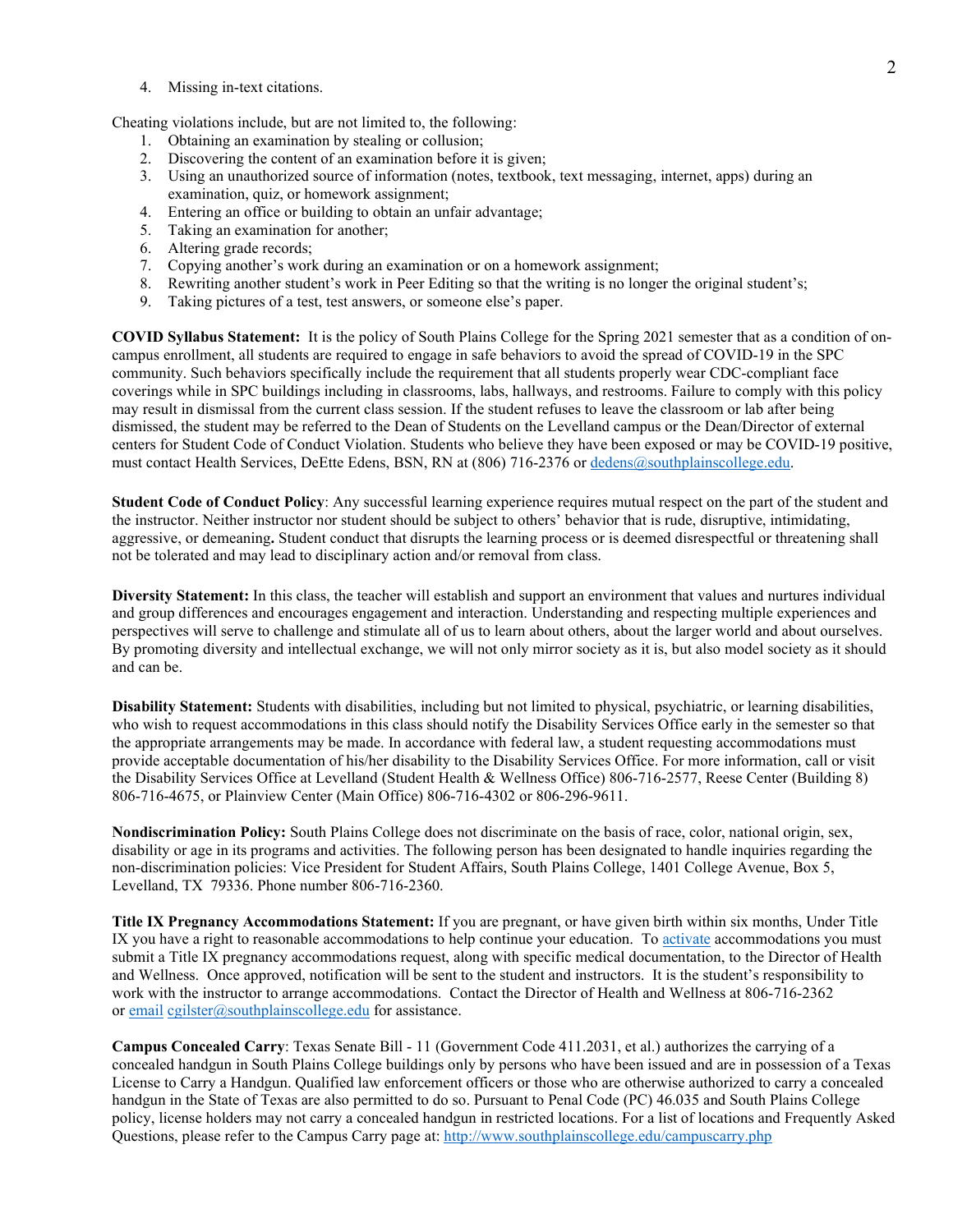Pursuant to PC 46.035, the open carrying of handguns is prohibited on all South Plains College campuses. Report violations to the College Police Department at 806-716-2396 or 9-1-1.

**SPC Bookstore Price Match Guarantee Policy:** If you find a lower price on a textbook, the South Plains College bookstore will match that price. The difference will be given to the student on a bookstore gift certificate! The gift certificate can be spent on anything in the store.

If students have already purchased textbooks and then find a better price later, the South Plains College bookstore will price match through the first week of the semester. The student must have a copy of the receipt and the book has to be in stock at the competition at the time of the price match.

The South Plains College bookstore will happily price match BN.com & books on Amazon noted as *ships from and sold by Amazon.com*. Online marketplaces such as *Other Sellers* on Amazon, Amazon's Warehouse Deals, *fulfilled by* Amazon, BN.com Marketplace, and peer-to-peer pricing are not eligible. They will price match the exact textbook, in the same edition and format, including all accompanying materials, like workbooks and CDs.

A textbook is only eligible for price match if it is in stock on a competitor's website at time of the price match request. Additional membership discounts and offers cannot be applied to the student's refund.

Price matching is only available on in-store purchases. Digital books, access codes sold via publisher sites, rentals and special orders are not eligible. Only one price match per title per customer is allowed.

Note: The instructor reserves the right to modify the course syllabus and policies, as well as notify students of any changes, at any point during the semester.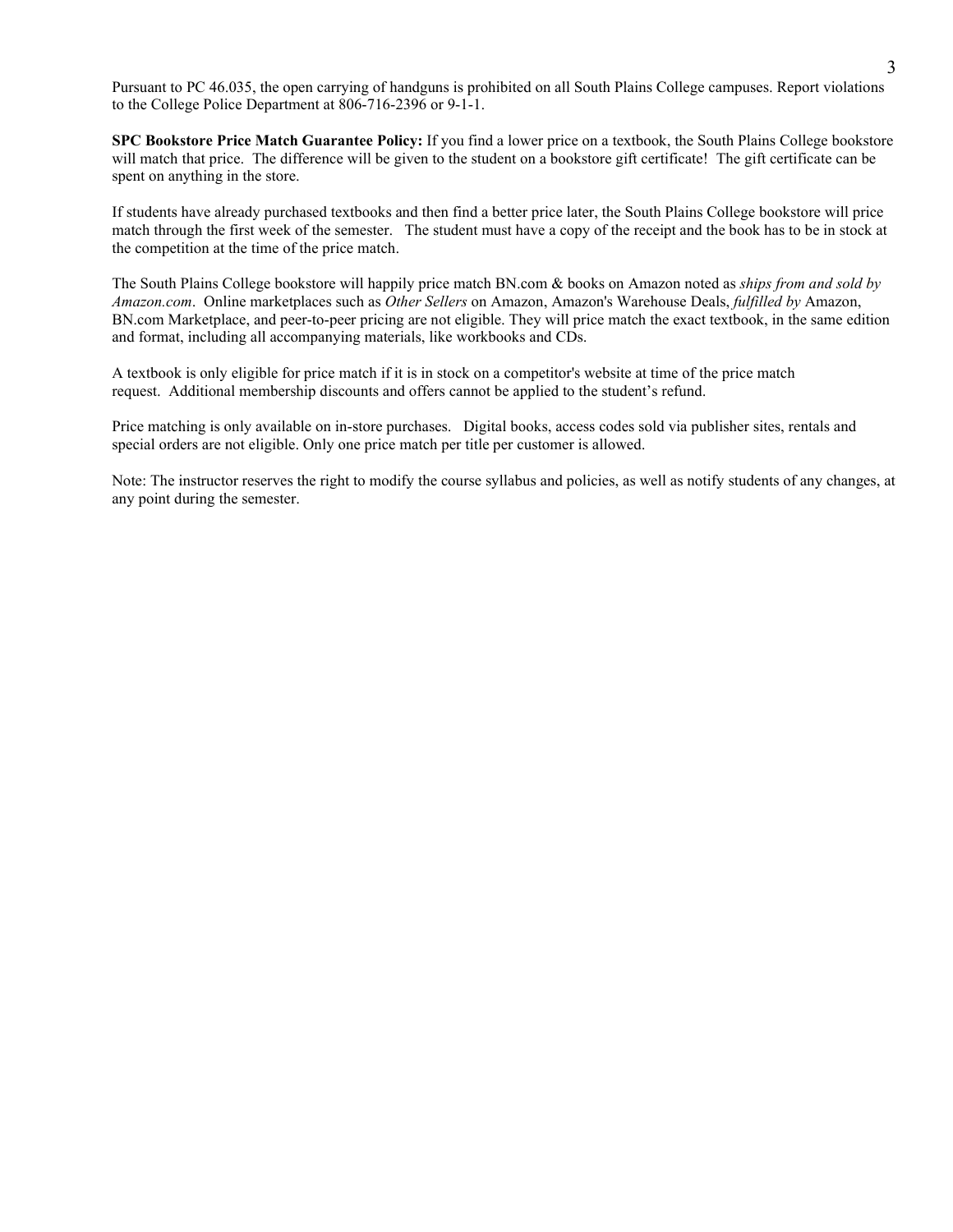## **Spring 2021 Math 1324.005 Math for Business and Social Sciences TR Math 123**

**Instructor:** Jennifer Bartlett **Office Hours: Office**: Levelland Campus, Math Building Room 113 **Telephone:** (806) 716-2664 **Email:** *[jkbartlett@southplainscollege.edu](mailto:jkbartlett@southplainscollege.edu)* 

| Mon & Wed                              | 10:40-11:40 in Levelland Math 113,               |  |  |  |
|----------------------------------------|--------------------------------------------------|--|--|--|
| Tues & Thurs                           | 9:15-11:15 in Levelland Math 113,                |  |  |  |
| Friday                                 | $8:30-10:30$ virtual on Zoom,                    |  |  |  |
|                                        | or by appointment face-to-face or zoom           |  |  |  |
| <b>Virtual Office Hours Zoom Link:</b> |                                                  |  |  |  |
|                                        | https://southplainscollege.zoom.us/j/97739016686 |  |  |  |

# **Course Materials:**

- Calculator: You are required to bring your calculator to EVERY class. You may use a graphing calculator on most homework, quizzes, and exams. TI-83, TI-83+, TI-84+ are preferred, but many others are also acceptable. Cell phones and similar devices may NOT be used as calculators and no sharing of calculators is allowed. If you have any questions about your calculator check with the instructor immediately.
- 3-ring binder (1.5 inch), dividers, paper, graph paper, hole punch, pencils, and erasers
- Access to a reliable internet service, a way to print and scan documents, a device with the capability to participate in Zoom meetings with video and audio

**Homework:** Homework will be assigned at each class meeting and will be submitted through Blackboard as a SINGLE PDF document. No late assignments will be accepted. You should show all work when doing homework. Simply writing the problem and the answer is not "doing homework." Using a solution manual or an app that shows you the steps, and copying them down is NOT "doing homework." Remember your effort is key to your success. You have to focus your effort on being able to complete the problems on a quiz/exam without any outside resources. You are responsible for the following homework requirements. Any homework that does not follow the homework requirements will be recorded as a grade of a zero.

Homework Requirements:

- 1) Assignments must be submitted through Blackboard by the beginning of the next class period. Late homework will not be accepted.
- 2) Multiple pages must be scanned, saved, and submitted as a SINGLE PDF document.
- 3) Assignments must be written in pencil on white 8.5 x 11 inch paper. It must be neat and legible. I will be the judge as to what is neat. Just because you can read it doesn't mean that I can interpret it.
- 4) Assignments must be presented in an orderly manner with the problem running in a single or double column down the page. No more than double column work will be graded.
- 5) All final answers must be circled to receive credit. Any algebraic answer not circled or "boxed" in will not be graded. Pictures/graphs do not need to be circled or boxed.

**Notebook:** You will keep all class materials (notes, handouts, homework, quizzes, exams, etc.) organized in a notebook (3 ring binder) . These materials should be neat, brought to every class period, and will be used as a reference and study guide.

**Quizzes:** Short, in-class quizzes that will be given regularly will have problems selected from, or closely related to, your homework. Most, if not all, quizzes will be pop-quizzes so you will need to be prepared every class period. Students arriving late may be denied the chance to take a quiz, if there is one that day. Quizzes must be taken in pencil.

**Exams:** Exams must be taken in pencil. Student my not leave the examination room for any reason without turning in their exam for grading. The tentative exam dates are on the course calendar below. If classes are moved to an online format, exams will be recorded.

**Final:** The comprehensive final will be given on Thursday, May 13<sup>th</sup> 10:15-12:15 as directed by the official South Plains College Schedule. No make-up final will be given. The final will cover all material covered in-class.

**Make-up:** Make-up work is given at the discretion of the instructor. NO make-up quizzes or tests are given without prior notification AND proper documentation. If are absent from class, have given prior notification and proper documentation of your absence, you MUST make arrangements to take the quiz or test BEFORE the next class period. Students who do not take quizzes or exams in-class, early or late, forfeit the right to attempt any extra credit on that quiz or exam.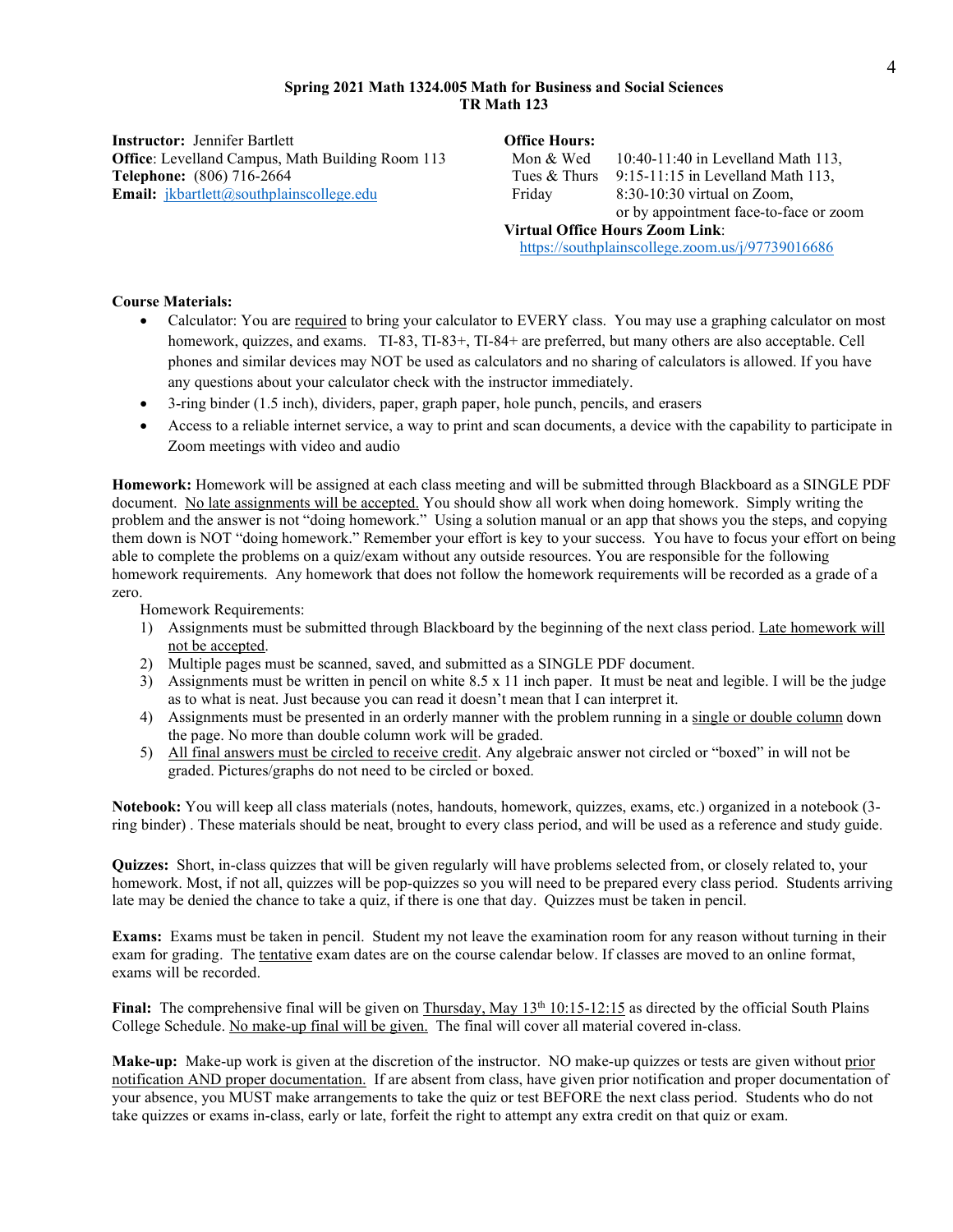| <b>Grading Policy:</b>         | <b>Grading Scale:</b>        |              |   |
|--------------------------------|------------------------------|--------------|---|
| Daily Work (HW, quizzes, labs) | 16%                          | $90 - 100\%$ | A |
| Exams (4 total)                | 16\% each (total of $64\%$ ) | 80-89%       | B |
| Comprehensive Final            | 20%                          | $70 - 79\%$  |   |
|                                |                              | $60 - 69\%$  | D |
|                                |                              | Below $60\%$ | F |

Grades will be updated on Blackboard during the semester. All students should check this often and notify the instructor immediately if there are any questions or discrepancies.

# **Student Responsibilities and Expectations:**

- 1. Come to class on time and prepared to learn. (Pencils, homework, notebook, calculator)
- 2. Read the syllabus.
- 3. Take notes, participate in class, and complete course assignments early enough to seek help if needed.
- 4. Food and drink are not allowed in class, with the exception of bottled water.
- 5. Cell phones and any other electronic devices must be silenced and put away before entering the classroom. Use of these devices during class will result in a zero for that day's quiz, homework, or exam.
- 6. Be courteous and respectful to your instructor and classmates at all times.

### **Resources:**

- I am your first and BEST resource for this class! Feel free to come by during my office hours or email me.
- Blackboard is the online course management system that will be used for this course. The course syllabus as well as any other class handouts can be accessed through Blackboard. Login at http://southplainscollege.blackboard.com . The user name and password should be the same as the MySPC and SPC email.
	- User name: first initial, last name, and last 4 digits of the Student ID

Password: Original Campus Connect Pin No. (found on SPC acceptance letter)

- Free tutoring is available in M116 on the Levelland campus. Hours for the tutors will be posted by the door of M116.
- Form study groups: Networking is an essential tool both in the classroom and in the workforce!
- Websites that contain helpful videos: patrickjmt.com khanacademy.com